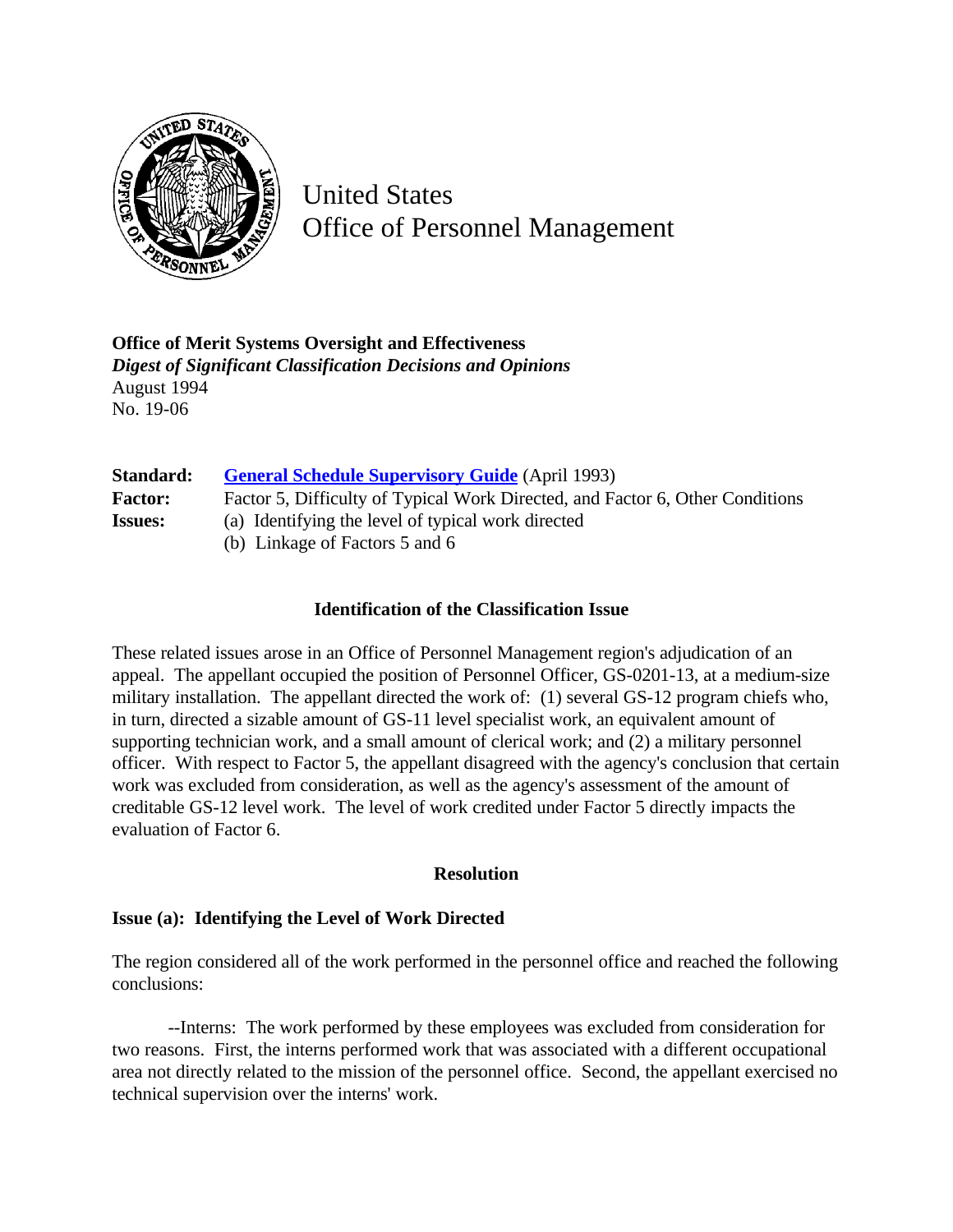--Personnel clerical positions: The work of several GS-5 and GS-6 Personnel Clerical positions was excluded because it did not entail making substantive decisions in personnel work and was, therefore, considered supportive of the basic work of the unit.

--Personnel assistant positions: The work of two GS-6 and GS-7 Personnel Assistants was included because it involved the performance of substantive work directly related to the mission of the personnel office.

--Military personnel management work: The military personnel management work was found to be creditable, but at the GS-11 level rather than the GS-12 level, as claimed by the appellant.

--Program chief positions: Assuming the nonsupervisory work performed by the GS-12 program chiefs was correctly classified, the region credited this work at the GS-12 level, but excluded the supervisory work of these positions. The region also excluded the "trouble-shooter" work performed by the program chiefs since the grade assigned to that work was based on extraordinary independence. This work was credited at the grade that would have been assigned if the work were performed under normal supervision, i.e., GS-11.

By excluding work that was not appropriately considered, the region concluded that about 17 percent of the workload directed by the personnel officer was GS-12 level work. This did not meet the requisite 25 percent necessary to credit GS-12 work as the level of work most typical of the organizational unit directed.

According to the General Schedule Supervisory Guide, when there is a heavy supervisory or managerial workload related to work above the base level, and that workload requires at least 50 percent of the duty time of the supervisory position under evaluation, the grade of the higher level work may be used as the base level for second- and higher-level supervisors. The region considered this alternative method of base level determination, but concluded that there was not a sufficient GS-12 workload to credit this grade as the most representative level of work directed. The amount of GS-12 level work creditable (100.5 hours per week) did not constitute a heavy workload demanding half of the appellant's time.

Having considered both methods for determining the difficulty of typical work directed, the region found that GS-11 level work was creditable for Factor 5. This level of work represented 25 percent or more of the creditable work of the personnel office.

## **Issue (b): Linkage of Factors 5 and 6**

Under the General Schedule Supervisory Guide, there is a direct linkage of the criteria for Factors 5 and 6. The latter factor measures the extent to which various conditions contribute to the *difficulty* and *complexity* of carrying out supervisory duties, authorities, and responsibilities. The